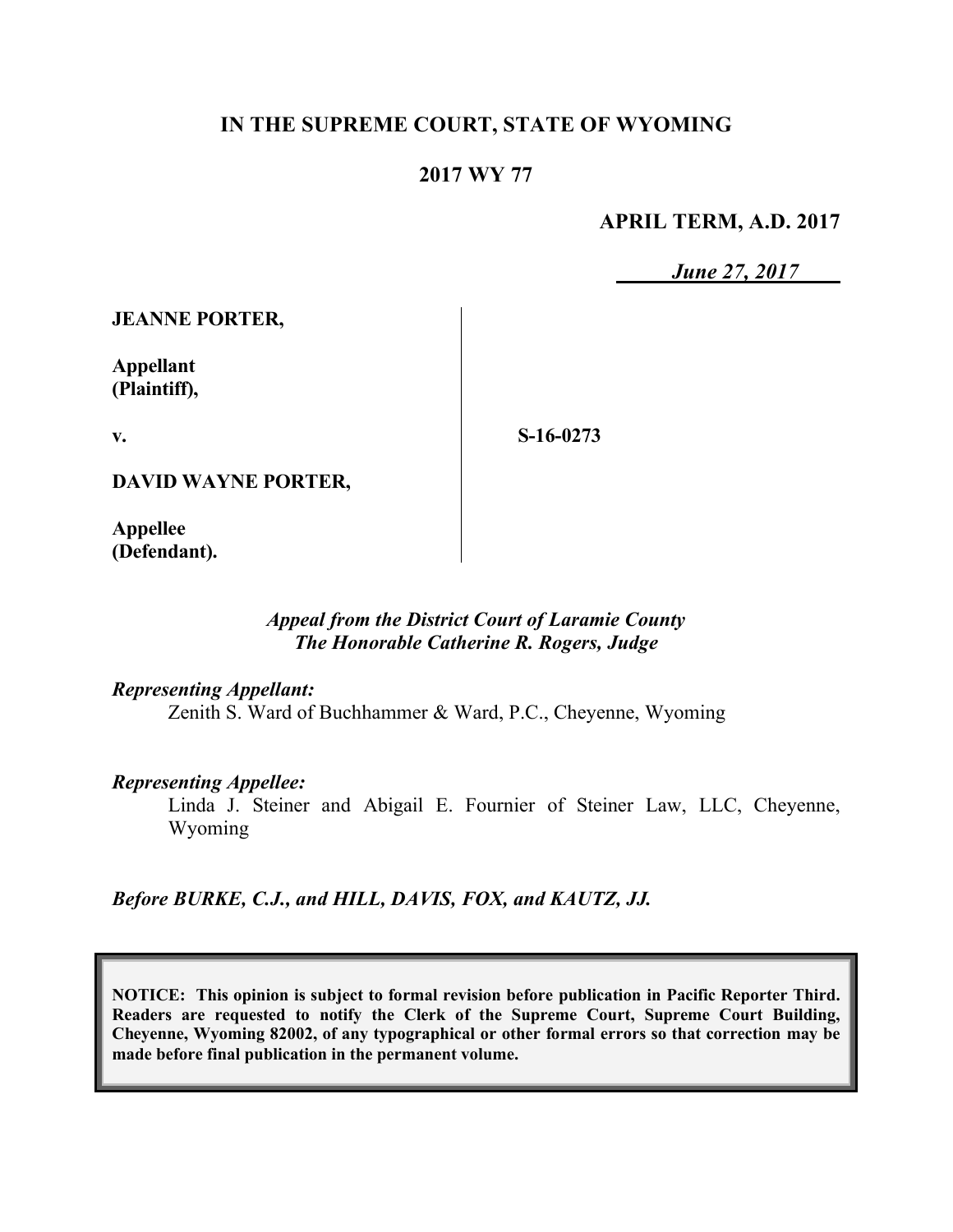**DAVIS**, Justice.

[¶1] Appellant Jeanne Porter (Wife) challenges a divorce decree, asserting that the district court abused its discretion in the division of marital assets, and in denying her alimony. We affirm.

### **ISSUES**

[¶2] 1. Did the district court abuse its discretion in its division of the marital property?

2. Was it an abuse of discretion for the district court to deny Wife's request for alimony?

# **FACTS**

[¶3] Considering only the evidence in favor of the successful party, ignoring the evidence of the unsuccessful party, and granting the successful party every reasonable inference that can be drawn from the record, *see Kamm v. Kamm,* 2016 WY 8, ¶ 3, 365 P.3d 779, 780-81 (Wyo. 2016)*,* the facts established at trial are as follows. Wife and Appellee David Porter (Husband) married in 1997. They did not have any children together, although Wife had children from a previous relationship.

[¶4] Husband worked for the Air National Guard for twenty-three years, and then began working for the Union Pacific Railroad in 2004, where he is still employed. During the marriage he inherited a home from his grandparents, which he then sold. This allowed him to purchase another property on County Road 215A near Cheyenne in 2003. The property, which was titled solely in his name, has a house and a heated shop for car restoration. At the time the divorce complaint was filed, the County Road 215A home was assessed for property tax purposes at approximately \$259,000.00. Husband testified that the mortgage and HELOC on that property totaled roughly \$220,000.00, leaving about \$39,000 in equity.

[¶5] Wife worked for a respite care company for much of the marriage, but in 2013, she underwent numerous back surgeries and has not worked since.<sup>1</sup> She brought \$20,000.00 into the marriage, and later received a gift of approximately \$50,000.00 from her mother while the parties were still married. Wife used that gift to buy a home titled solely in her name on 18<sup>th</sup> Street in Cheyenne, and she resided there at the time of the divorce trial. When Wife filed for divorce, she owed approximately \$89,000.00 on the 18<sup>th</sup> Street property, but by the time of trial she had taken out a Home Equity Line Of

 $<sup>1</sup>$  Appellant applied for disability benefits from Social Security, but she was denied those benefits because</sup> she was found not to be disabled.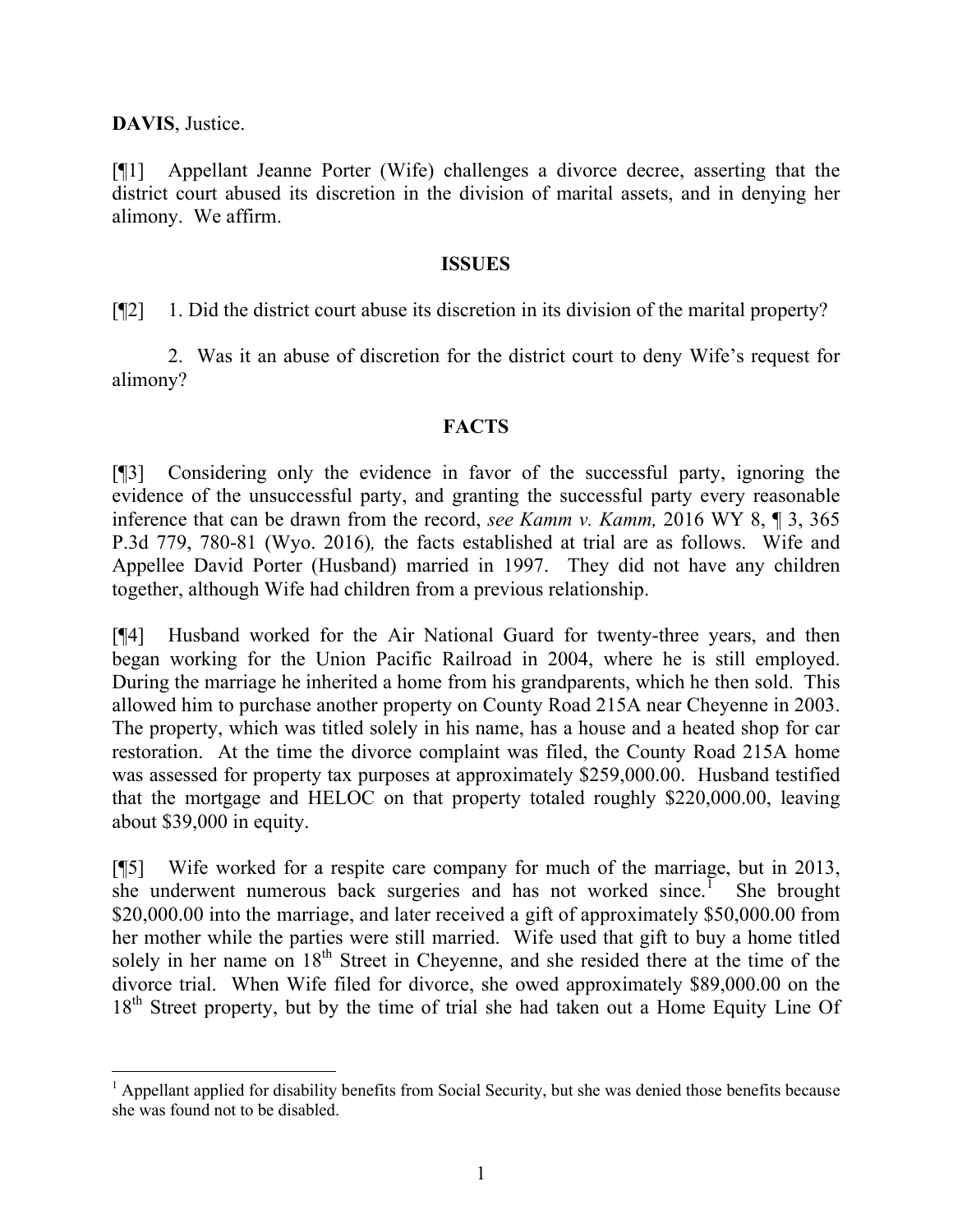Credit (HELOC) on the place and owed a total of \$163,000.000. Consequently, by the time of trial there was little to no equity in this property.

[¶6] Husband and Wife each owned a number of vehicles, including a 1959 Chevrolet El Camino that both wanted though there was debt associated with it. Wife also had an outstanding credit card balance of \$11,600, and Husband had a truck loan of \$72,000.00 and a credit card balance of \$8,000.

[¶7] Wife filed for divorce in January of 2015. A few months later she filed a motion for temporary alimony and for funds to pay her attorney fees under Wyo. Stat. Ann. § 20- 2-111. After a hearing, the district court denied both motions, finding that Wife could work. A bench trial was conducted roughly a year later, in July 2016.

[ $[$ [8] The district court awarded Wife the 18<sup>th</sup> Street home and Husband the County Road 215A property. It found little to no equity in the  $18<sup>th</sup>$  Street home. The court noted that at the time of filing for divorce, Wife owed roughly \$89,000 on the house, but that by the time of trial Wife owed a total of \$163,000 because she borrowed heavily against the equity. As for the property on County Road 215A, the district court determined there was \$39,000 in equity, which it awarded to Husband.

[¶9] The district court awarded Wife half of Husband's railroad retirement for the years he worked there during the marriage. She also received the 1959 El Camino and the debt associated with it.

[¶10] The district court denied Wife's request for post-decree alimony of \$2,000.00 per month for ten years. It determined that Wife was not reliant on Husband's income during the marriage because she had worked, and that the parties kept their incomes and finances separate. Thus, it decided, there was no need to provide a post-divorce substitute for the support provided to a spouse during the marriage. The district court also found that Wife is able to work but has simply chosen not to.

[¶11] Wife timely perfected this appeal.

# **STANDARD OF REVIEW**

[¶12] The disposition of marital property and decisions concerning alimony are committed to the sound discretion of the district court. *Kamm*, ¶ 3, 365 P.3d at 780-81. "Judicial discretion is a composite of many things, among which are conclusions drawn from objective criteria; it means exercising sound judgment with regard to what is right under the circumstances and without doing so arbitrarily or capriciously. *Id.* (citation omitted). The fundamental question this Court must ask is whether the district court could reasonably conclude as it did. *Id.* We must consider whether there is any aspect of the ruling that is arbitrary or capricious. *Id.* "In accomplishing our review, we consider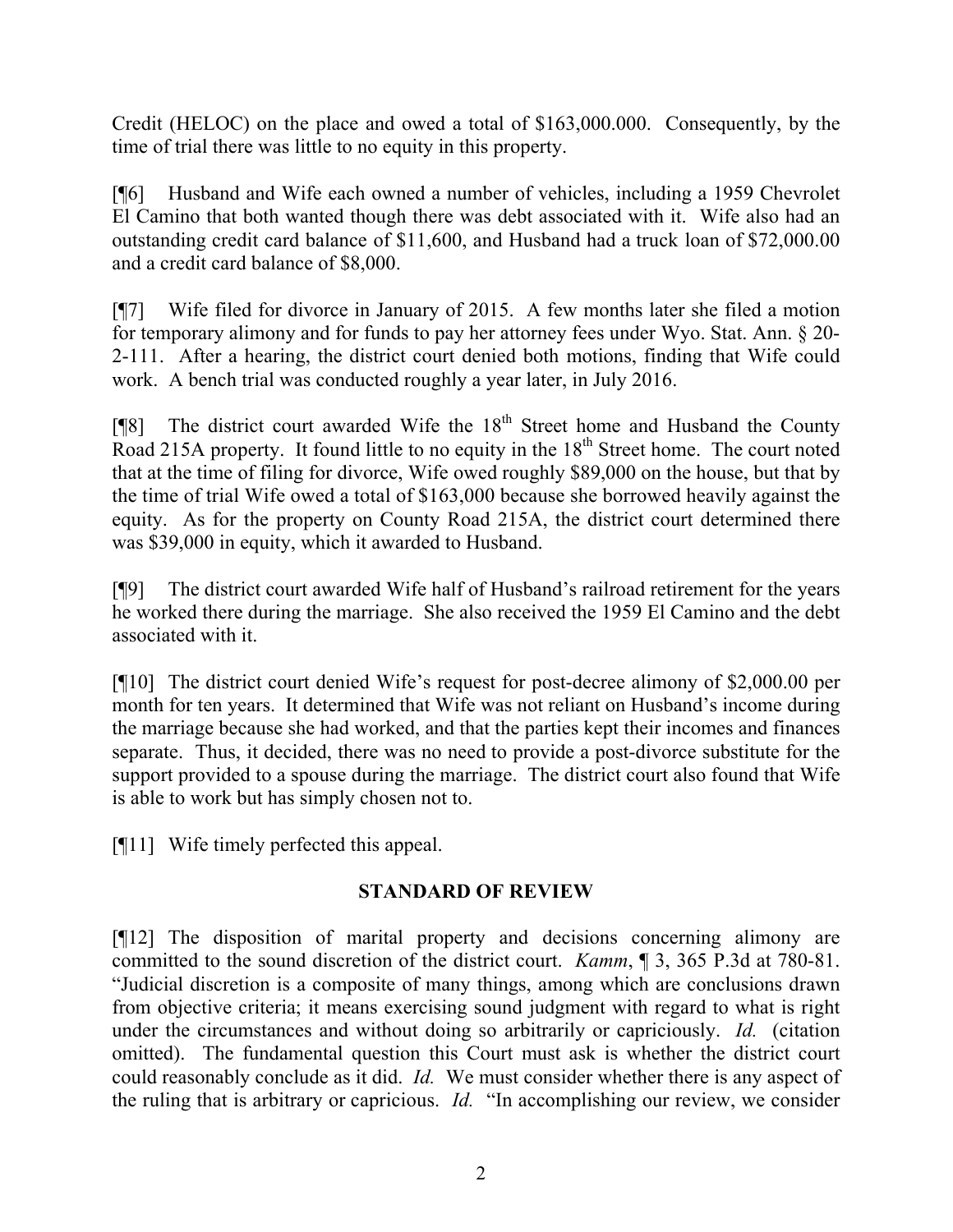only the evidence in favor of the successful party, ignore the evidence of the unsuccessful party, and grant to the successful party every reasonable inference that can be drawn from the record." *Id.*

### **DISCUSSION**

### *Division of Marital Assets and Liabilities*

[¶13] Wife contends that the district court abused its discretion by dividing the marital assets as it did. She claims Husband has been awarded the entire estate, while she has been left destitute. This is an overstatement.

[¶14] The disposition of marital assets in a divorce is governed by Wyo. Stat. Ann. § 20- 2-114, which states in pertinent part:

> (a) Except as provided in subsection (b) of this section, in granting a divorce, the court shall make such disposition of the property of the parties as appears just and equitable, having regard for the respective merits of the parties and the condition in which they will be left by the divorce, the party through whom the property was acquired and the burdens imposed upon the property for the benefit of either party and children.

Wyo. Stat. Ann. § 20-2-114(a) (LexisNexis 2015).

[¶15] As we have observed, a just and equitable division of property is as likely as not to be unequal. *Peak v. Peak*, 2016 WY 109, ¶ 17, 383 P.3d 1084, 1090 (Wyo. 2016). The circumstances justified the district court's conclusion that each party should receive the property they purchased with gifts from family members during the marriage. The decree obligated the parties to pay the debt and obligations related to the property they received. Moreover, Wife was awarded a fair portion of Husband's railroad retirement and the El Camino she wanted.

[¶16] We are convinced that the district court did not abuse its discretion in dividing the marital assets and liabilities as it did. We are not free to retry the case on appeal or substitute our judgment for that of the district judge. *Lopez v. Lopez*, 2005 WY 88, ¶ 20, 116 P.3d 1098, 1103 (Wyo. 2005). This division of property and debt is not one that "shocks the conscience of this court and appears to be so unfair and inequitable that reasonable people cannot abide it." *Peak*, ¶ 19, 383 P.3d at 1090 (citation omitted). It must therefore be affirmed.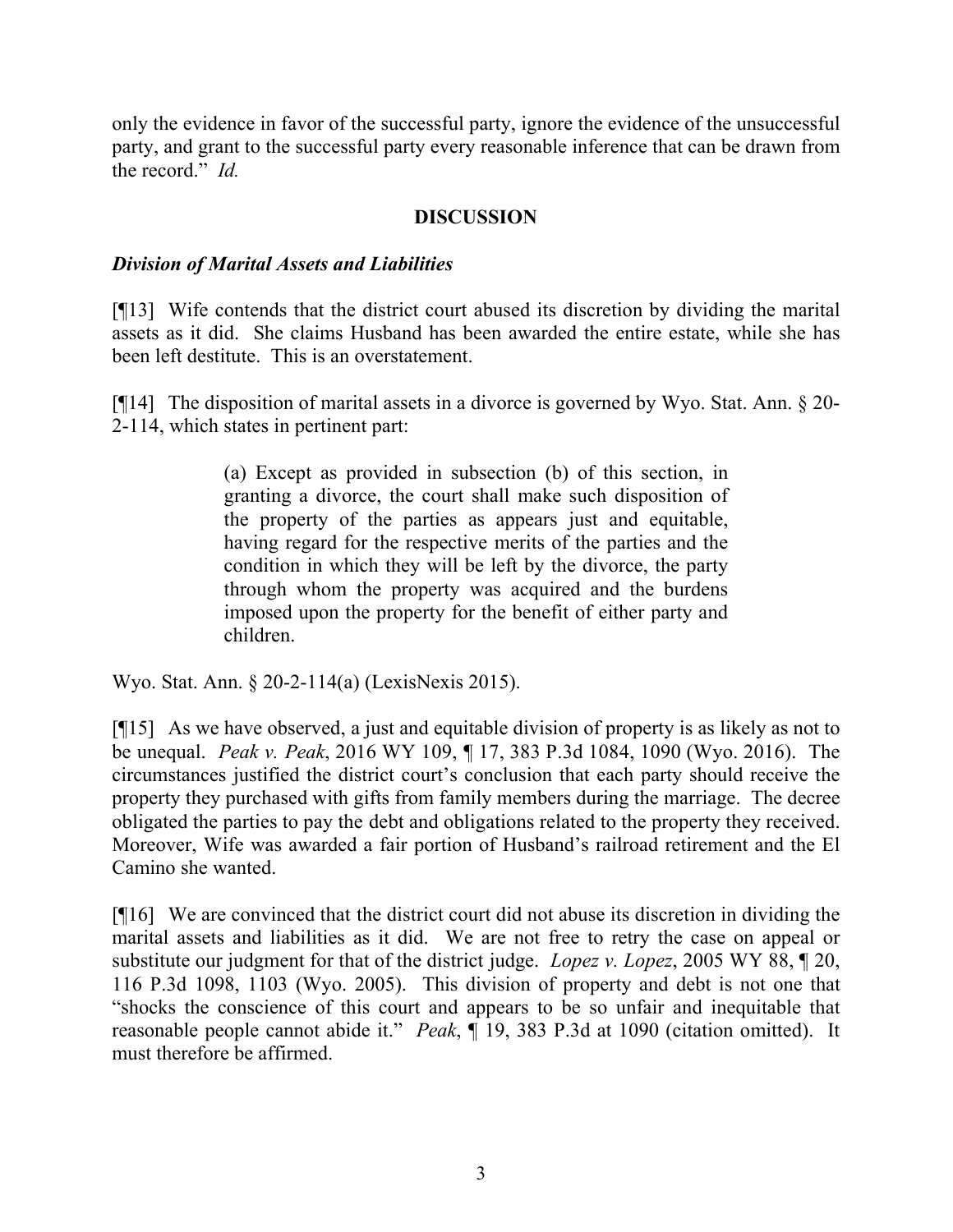### *Alimony*

[¶17] Wife next contends that the district court abused its discretion by denying her alimony. As already noted, like the division of marital assets, decisions concerning alimony are committed to the sound discretion of the district court. *Kamm,* ¶ 3, 365 P.3d at 780-81. The same statute that governs the division of marital property also provides for an award of alimony:

> The court may decree to either party reasonable alimony out of the estate of the other having regard for the other's ability to pay and may order so much of the other's real estate or the rents and profits thereof as is necessary be assigned and set out to either party for life, or may decree a specific sum be paid by either party.

Wyo. Stat. Ann. § 20-2-114(a).

[¶18] This Court has explained that the "purpose of alimony is to provide a post-divorce substitute for the support provided to a spouse during the marriage." *Johnson v. Johnson*, 11 P.3d 948, 951 (Wyo. 2000). "It is for the support and maintenance of a former spouse who is unable to adequately provide for him/herself." *Id.* We have also made clear that "[a]n award of property is a preferable modern substitute for alimony." *Id.* While alimony may be a necessity in some cases, the common approach is not to award a spouse a perpetual claim on the earnings of the other — if at all possible, divorce should provide the parties with an opportunity to start a new chapter in their lives. *Stevens v. Stevens*, 2014 WY 23, ¶ 15, 318 P.3d 802, 807-08 (Wyo. 2014).

[¶19] The uncontroverted evidence established that Husband's railroad income goes mostly to the debt on his property and other expenses, leaving little for discretionary spending. *See Kamm*, ¶¶ 12-13, 365 P.3d at 783 (considering the requite factors and denying requested alimony). This factor weighs in favor of the district court's decision not to award alimony.

[¶20] We must next consider Wife's need for alimony. *See id.* ¶¶ 14-15, 365 P.3d at 783-84 (finding wife could work, which factored in to the denial of alimony). The district court considered the evidence concerning Wife's income during the marriage (which supported her independent of Husband's earnings) and her continued ability to obtain gainful employment. Ultimately, the district court concluded that Wife could work in an office setting after her back surgeries, but that she has chosen not to. Our review of the record confirms that this finding is supported by the evidence.

[¶21] Lastly, the division of property eliminates any possibility that the district court abused its discretion in not awarding alimony. *See id.* ¶ 16, 365 P.3d at 784. As set forth